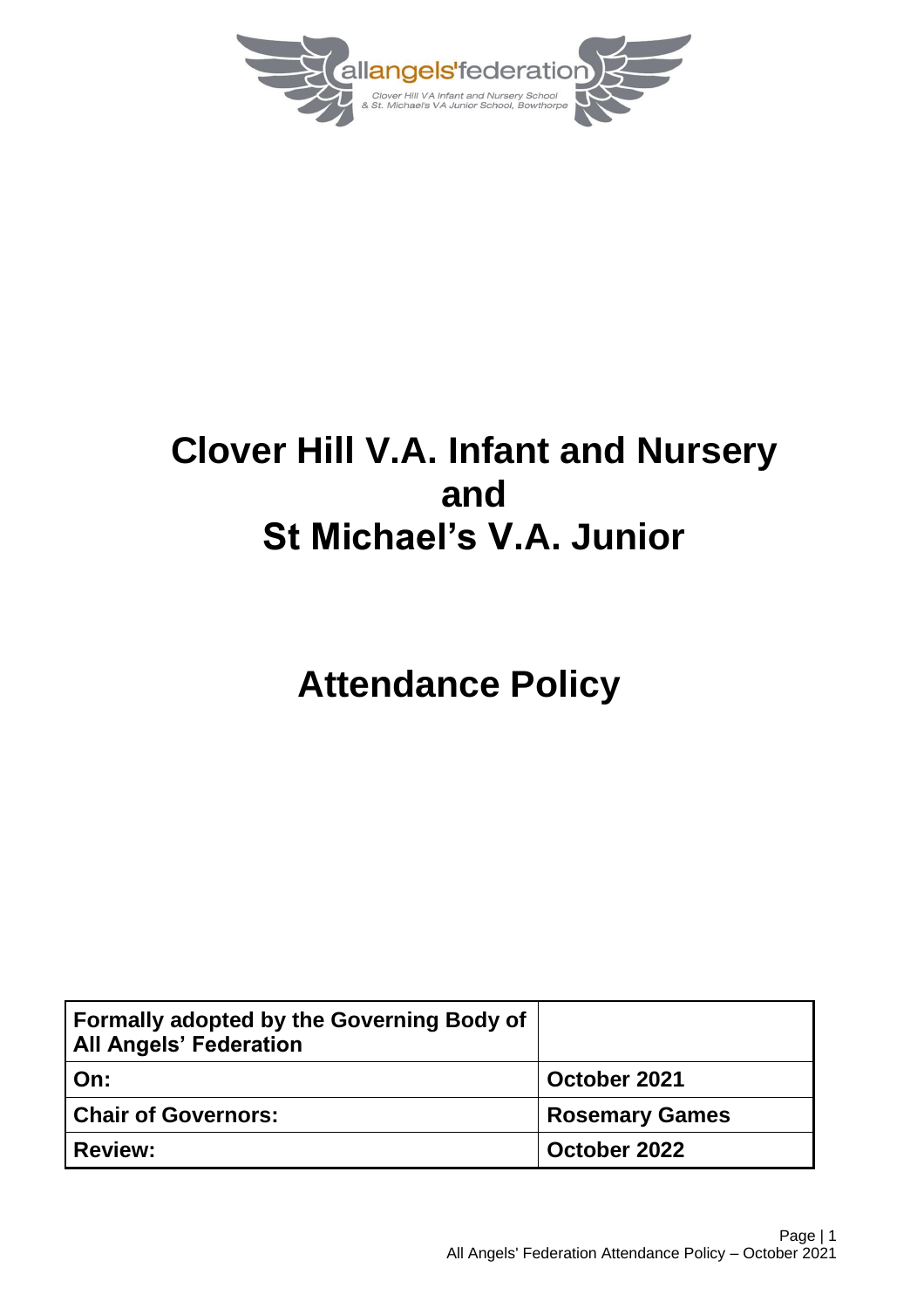

## **Contents**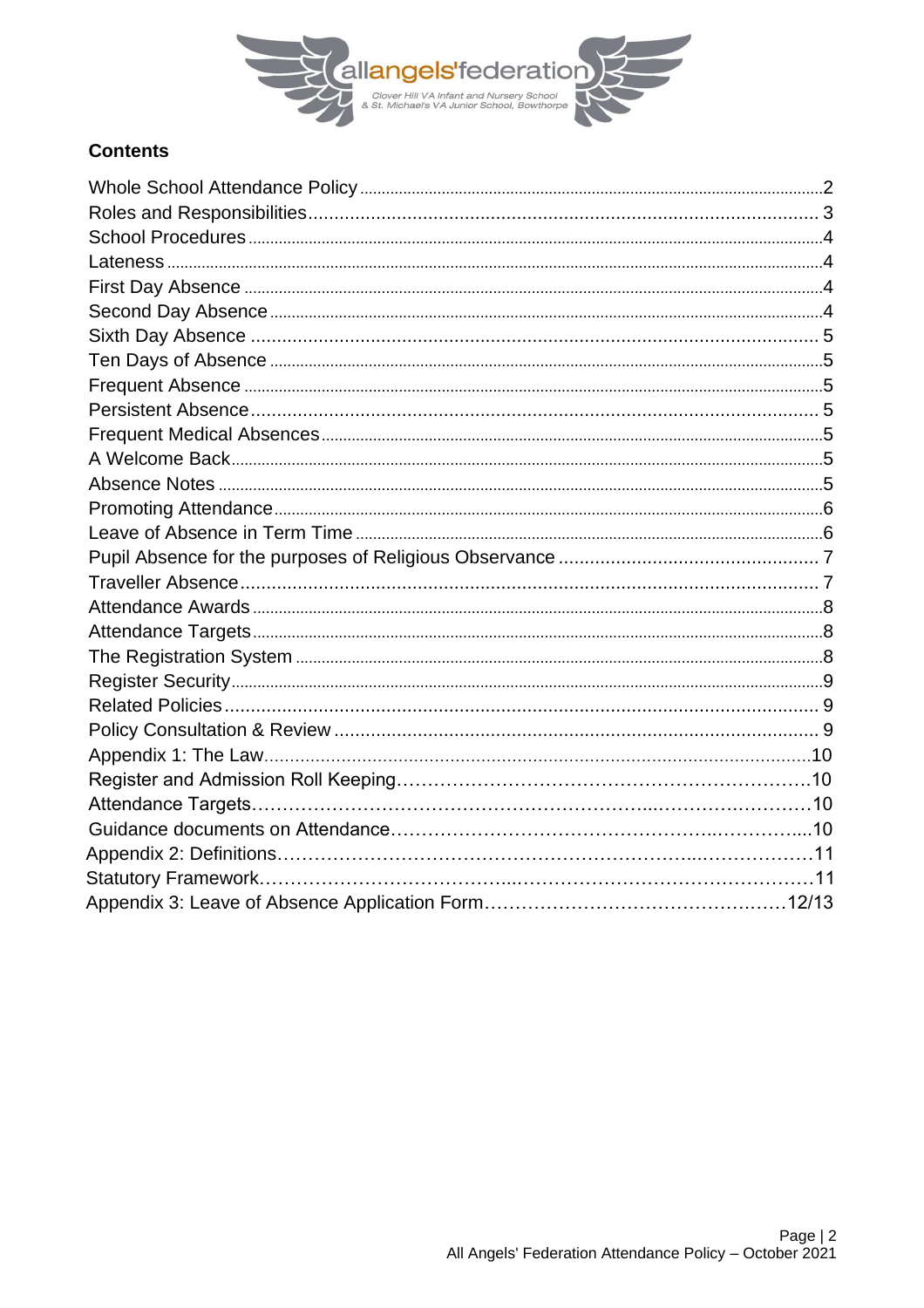

## **Whole School Attendance Policy**

All Angels' Federation is committed to providing a full and efficient education for all pupils and embraces the concept of equal opportunities for all. Regular school attendance is essential if children are to achieve their full potential. Research commissioned by the Department for Education shows missing school for even a day can mean a child is less likely to achieve good grades, which can have a damaging effect on their life chances.

We will endeavour to provide an environment where all pupils feel valued and welcome. A high level of school attendance is essential if pupils are to reach their full educational achievement. We will work consistently towards the achievement of 100% attendance for all children. Every opportunity will be used to inform pupils, parents and/or carers about the importance of regular and punctual attendance. School attendance is subject to various Education laws and this school policy is written to reflect these laws and the guidance produced by the Department for Education and Employment. Each year the school will examine its attendance figures and set attendance targets. These will relate to both national and Norfolk attendance targets. The school will review its systems for improving attendance at regular intervals to ensure that it is achieving its set goals. This policy will contain the procedures that the school will use to meet its attendance targets. This policy also takes into account the Human Rights Act 1998, the Equality Act 2010 and other relevant legislation.

#### **Roles and Responsibilities**

At All Angels' Federation, we believe that improved school attendance is a responsibility shared by governors, school staff, parents, pupils and the wider school community.

The Governors of All Angels' Federation will:

- Ensure that the importance and value of good attendance is promoted to pupils and their parents
- Annually review the Federation Attendance Policy and ensure the required resources are available to fully implement the policy
- Identify a member of the governing body, namely the Chair of Finance and General Purposes Committee to lead on attendance matters
- Ensure that the Regulations and other relevant legislation are complied with
- Agree school attendance targets and submit these to the Local Authority within the agreed timescale each year and where appropriate link these to the Performance Management of Senior Leadership within the school
- Monitor the schools' attendance and related issues through termly reporting at Governors' meetings
- Ensure that attendance data is reported to the Local Authority or Department for Education as required and on time
- Ensure that there is a named senior manager, namely Sarah Claflin (St. Michael's VA Junior School) and Oliver Bennison (Clover Hill VA Infant & Nursery School) to lead on attendance
- Ensure that the school has clear systems to report, record and monitor the attendance of all pupils, including those who are educated off-site
- Ensure that there are procedures for collecting and analysing attendance data frequently to identify causes and patterns of absence
- Ensure that data is understood and used to devise solutions and to evaluate the effectiveness of interventions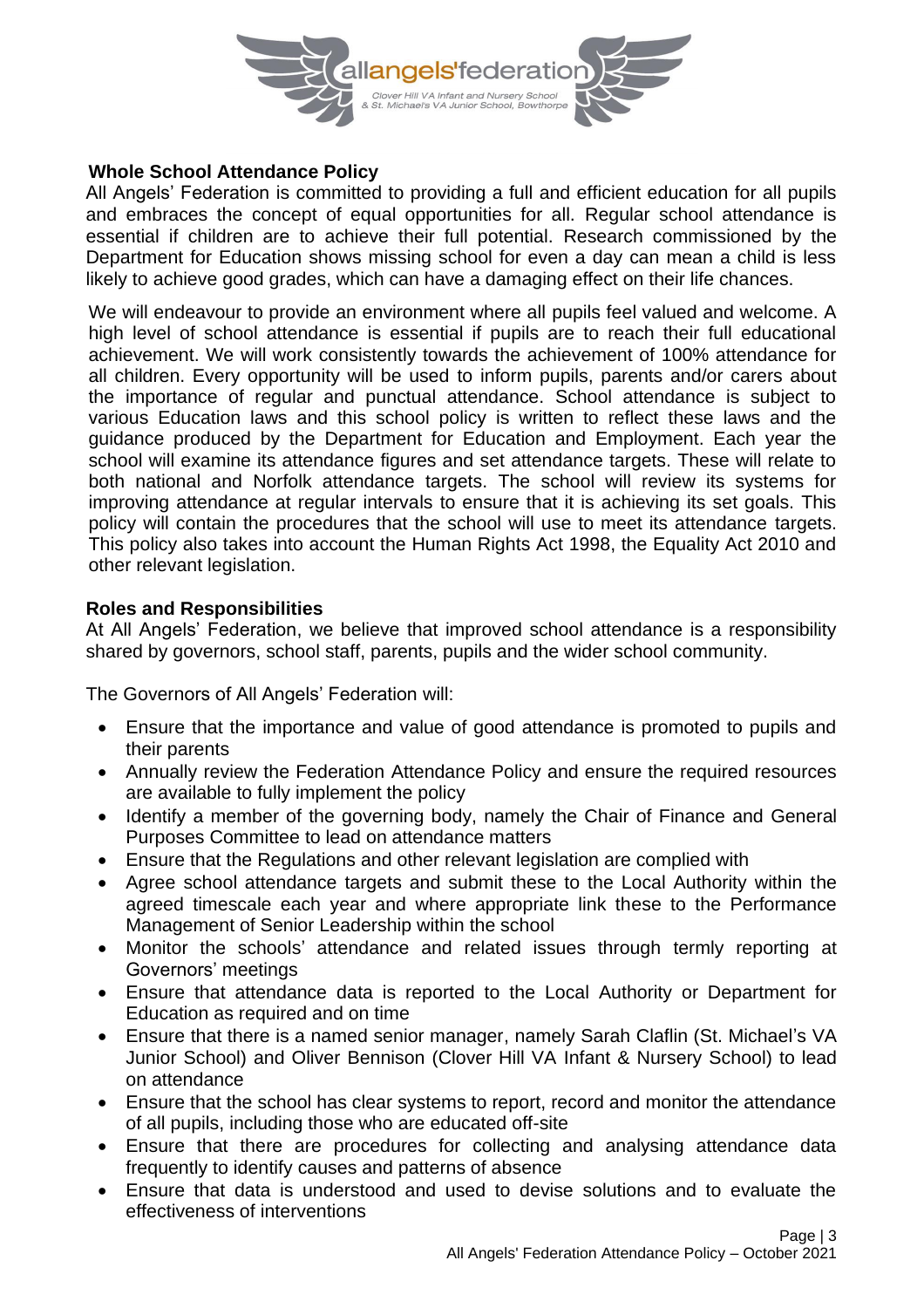

The Senior Management Team at All Angels' Federation will:

- Actively promote the importance and value of good attendance to pupils and their parents
- Form positive relationships with pupils and parents
- Ensure that there is a whole school approach which reinforces good school attendance, with good teaching and learning experiences that encourage all pupils to attend and to achieve
- Monitor the implementation of the Attendance Policy and ensure that the policy is reviewed annually
- Ensure that all staff are aware of the Attendance Policy and adequately trained to address attendance issues
- Ensure that the Regulations and other relevant legislation are complied with
- Ensure that there is a named senior manager, namely Sarah Claflin (St. Michael's VA Junior School) and Oliver Bennison (Clover Hill VA Infant & Nursery School) to lead on attendance and allocate sufficient time and resource
- Return school attendance data to the Local Authority and the Department for Education as required and on time
- Report the schools' attendance and related issues through termly reporting to the Governors and on a half termly basis to the lead governor for attendance
- Ensure that systems to report, record and monitor the attendance of all pupils, including those who are educated off-site are implemented
- Ensure that attendance data is collected and analysed frequently to identify causes and patterns of absence
- Interpret the data to devise solutions and to evaluate the effectiveness of interventions
- Develop a multi-agency response to improve attendance and support pupils and their families
- Document interventions used to a standard required by the local authority should legal proceedings be instigated
- Set out how Pupil Premium will be used to support pupils with irregular attendance

#### **School Procedures**

Any child who is absent from school must have their absence recorded as being authorised or unauthorised. Only the Head Teacher or a member of staff, acting on behalf of the Head, can authorise absence.

#### **Lateness**

At All Angels' Federation all pupils are expected to arrive on time for every day of the school year.

At **St. Michael's V.A. Junior School** children should arrive at school between 8.30am and 8.45am. The school gates are opened at 08.30am, after which supervision is provided in classrooms, and gates are locked, for safety reasons, at 9am. Children must enter the school through the main entrance when gates are locked. Registers at St. Michael's are taken between 8.55am and 9.05am. The registers close at **9.05am**. After this, children are deemed to be late or absent. Parents have been informed that if their child arrives at school after 9am they must report to the school office.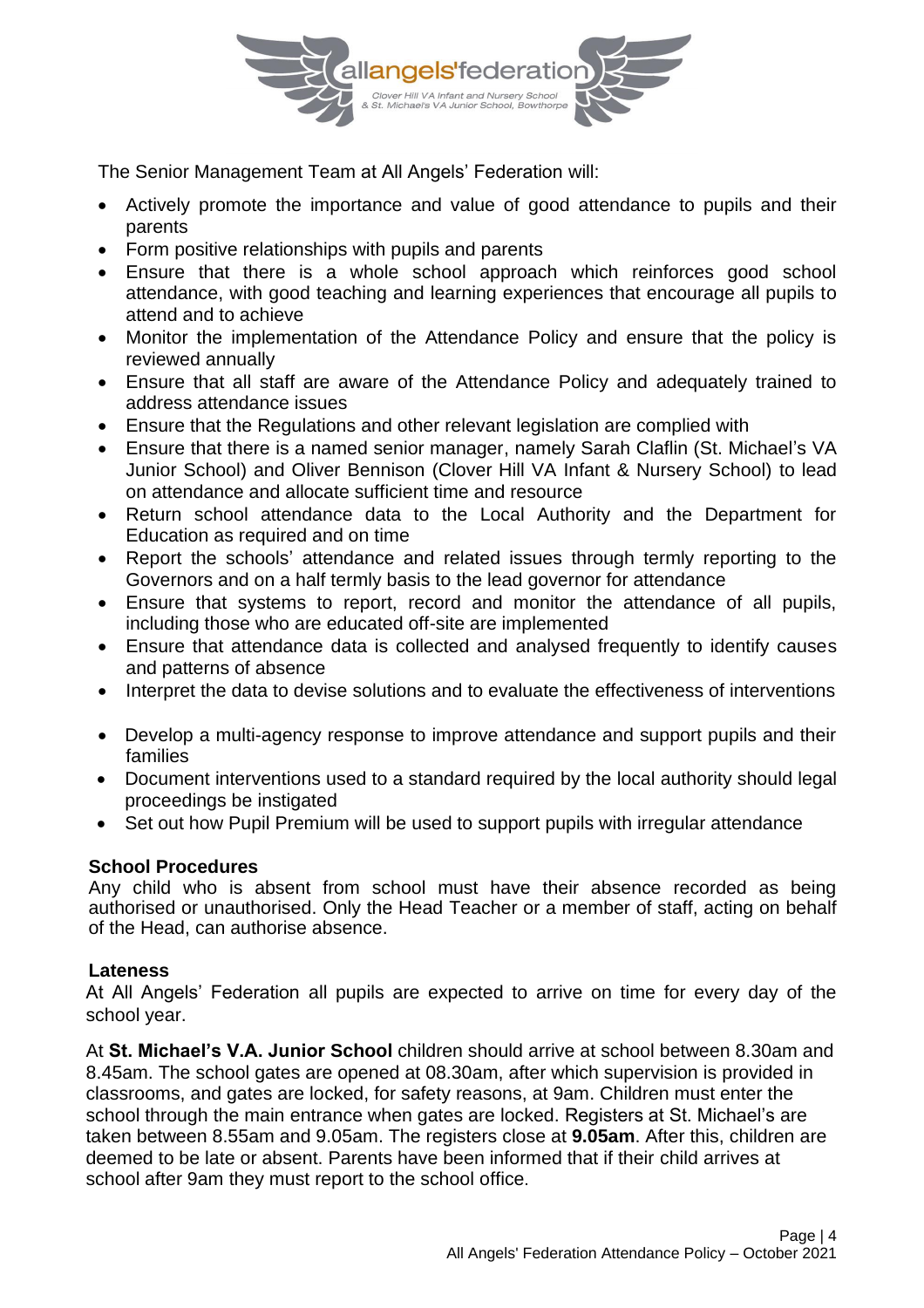

Any pupil arriving after this time will be marked as having an unauthorised absence unless an explanation given is accepted as grounds for authorising the late arrival.

The Lower School afternoon registration will be at 12.45pm. The Upper School afternoon registration will be at 1.30pm. The registers will be open for 15 minutes.

At **Clover Hill V.A. Infant & Nursery School**children should arrive at school between 8.45am and 9am. The classroom doors are opened at 8.45am. The classroom doors are locked at 9am. The school gates are locked, for safety reasons, at 9.15am. Children must enter the school through the main entrance when classroom doors are locked. Registers at Clover Hill are taken between 8.45am and 9am. Children who arrive between 9am and 9.05am will be marked as late. The registers close at **9.05am** and if children arrive after this time, they are deemed to be unauthorised late. Parents have been informed that if their child arrives at the school after 9am, they must report to the school office.

#### **First Day Absence**

On the first day of absence and each subsequent day thereafter, parents are asked to contact the school to explain why their child is away. If the school does not receive a message, office staff will make contact by telephone and use the text messaging service to alert parents. Where no such explanation has been provided, this will be considered as an unauthorised absence.

#### **Second Day Absence**

The school will continue to attempt to contact the parents until an explanation for the absence is forthcoming.

If any pupil is absent from school for a second consecutive and no contact is received by the school from parents, or any of the other emergency contacts held on file for the pupil reporting the reason for absence by 11am on the second day, then a home visit will be carried out by 2 members of school staff and a standard letter will be sent to parents.request a welfare check to be made by the police.

#### **Sixth Day Absence**

If a pupil is absent from school for more than 5 consecutive days due to illness, authorised absence will only be agreed if medical evidence is presented to the school in the form of a doctor's appointment card, medicine prescribed with label or a hospital

appointment/discharge letter. Where the schools have concerns, the schools reserve the right to request medical evidence.

#### **Ten Days of Absence**

Any pupil who is absent without an explanation for 10 consecutive days will be referred to the Norfolk Pupil Attendance Service [This is a legal requirement]. The school will include details of action that they have taken.

#### **Frequent Absence**

Within the school it is the responsibility of the school's attendance officer and team to be aware of, and bring attention to, any emerging attendance concerns. In cases where a pupil begins to develop a pattern of absences, the school will try to resolve the problem with the parent/s. If this is unsuccessful the school will refer to the School Nursing Team if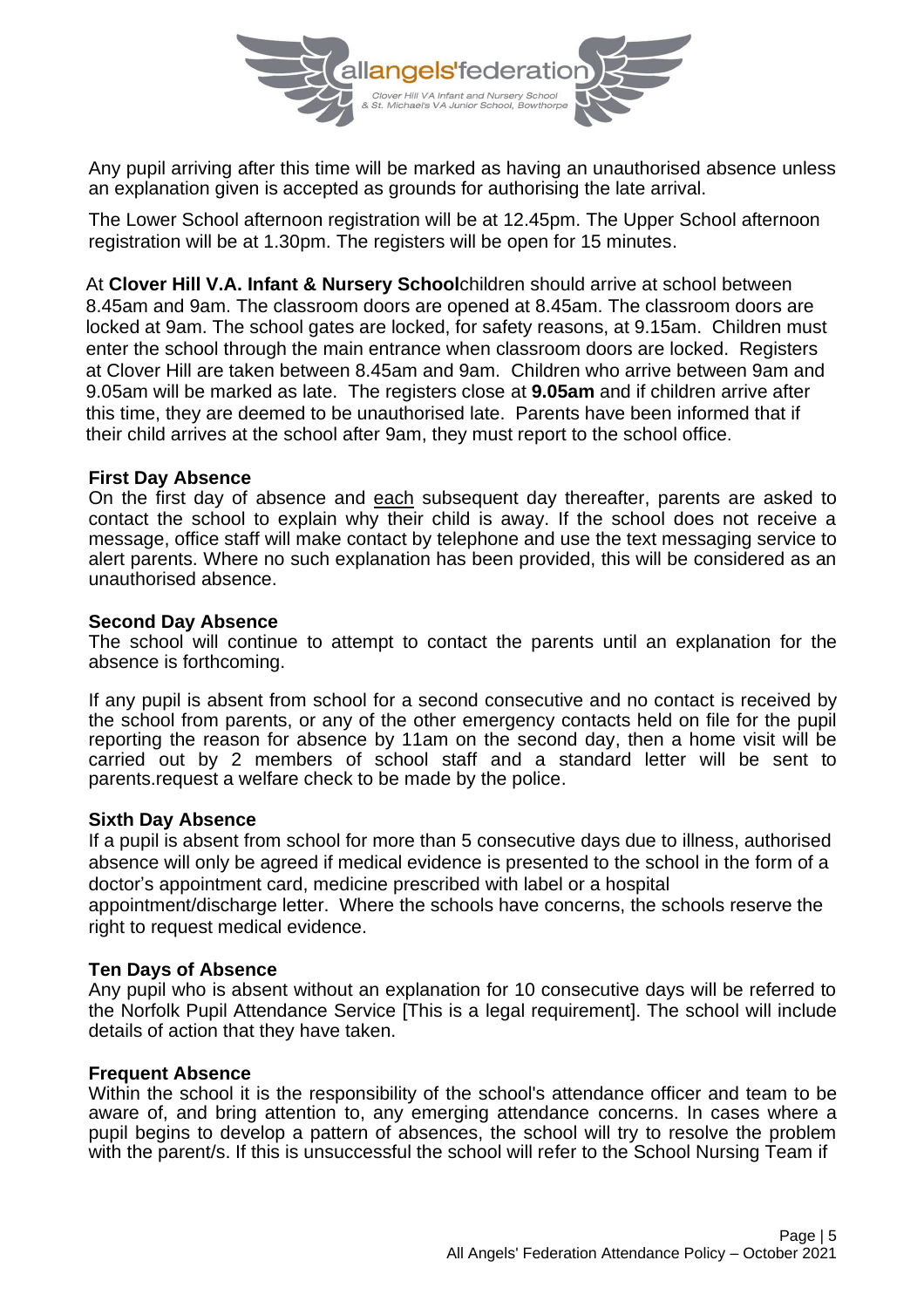

The problem appears to be a medical one. In other cases, the school will discuss the problem with the schools' local authority attendance support officer, who meets with the school termly to monitor all pupils' attendance.

#### **Persistent Absence [PA]**

All pupils whose attendance level falls below 90% will be subject to an action plan to support their return to full attendance. These action plans will be set up by all parties attending both school and for Fast Track attendance panels. Fast Track Attendance<br>panels will also have local authority representation. Parent(s) and other agencies panels will also have local authority representation. involved in the support of the family for example parent advisors will be invited to attend panels. At the panel where the action plan will be set it will be inclusive of engagement with all parties who can support the pupil's attendance as well as identifying future attendance targets and review dates.

If parents fail to engage with support and their child continues to have unsatisfactory attendance/ punctuality, a request may be made to the Local Authority to pursue legal proceedings either through a penalty notice or full prosecution in the Magistrates' Court. Parents found guilty in a Magistrates' Court of failing to secure their child's regular attendance at school under the provisions of the Education Act 1996, will receive a criminal record and a maximum penalty of a £1000 fine under a Section 444 (1) offence or a £2500 fine or up to a 3-month prison sentence, under a Section 444 (1a) offence.

#### **Frequent Medical Absence**

The school will discuss with the School's Nursing Team those pupils who frequently miss days for medical reasons and such pupils will be requested to provide medical evidence in the form of appointment card, medicine prescribed with label, hospital appointment letter.

#### **A Welcome Back**

It is important that on return from an absence all pupils are made to feel welcome. This will include ensuring that pupils are helped to catch up on missed work and brought up to date with information which may have been passed to the other pupils.

#### **Absence Notes**

Notes received from parents explaining absence should be kept for the remainder of the academic year. If there are attendance concerns about the pupil, that may require further investigation, then the notes may need to be retained for a longer period.

#### **Promoting Attendance**

The school will use opportunities as they arise to remind parents/carers that it is their responsibility to ensure that their children receive a full education. The school aims to be proactive with parents and will seek opportunities to discuss the child's attendance when there are growing concerns.

The Home/School agreement and school bulletins are also used to promote good attendance. The schools' termly 'traffic light' letters provide parents with an opportunity to monitor their child's attendance at regular intervals.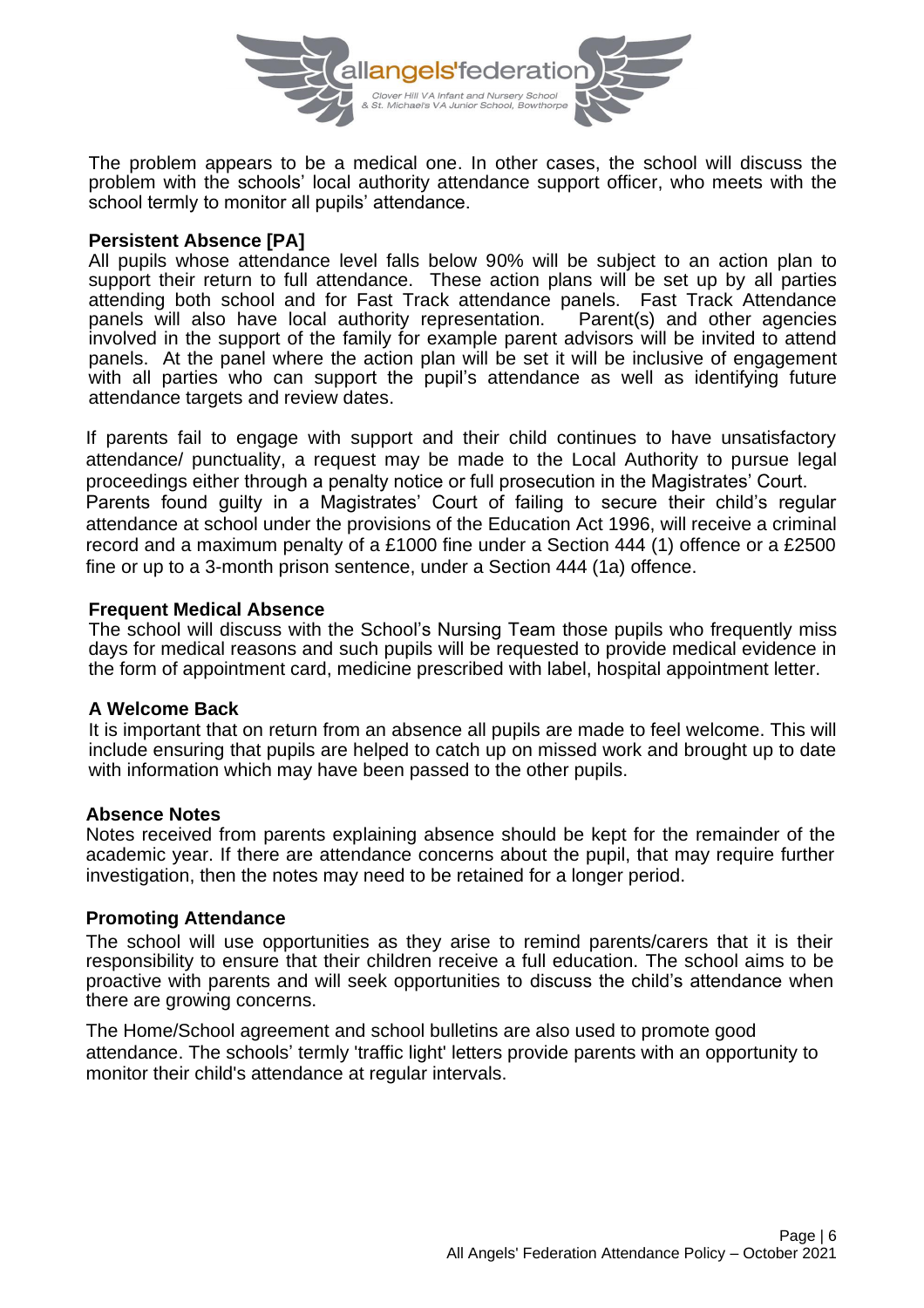

The schools recognise that poor attendance can be an indication of difficulties in a family's life. This may be related to problems at home and or in school. Parents are encouraged to inform school of any difficulties or changes in circumstances that may affect their child's attendance and or behaviour in school, for example, bereavement, divorce/separation, incidents of domestic abuse. This will help the school identify any additional support that may be required.

We also recognise that some pupils are more likely to require additional support to attain good attendance.

The school will implement a range of strategies to support improved attendance. Strategies used may include:

- Discussion with parents and pupils
- Parent Support advisor
- Pupil Voice Activities
- Friendship groups
- 1 to 1 mentoring
- Reward systems
- Additional learning support
- Behaviour support
- Reintegration support packages
- Attendance panels
- Parenting contracts
- Engaging the support of other agencies

Support offered to families will be child centred and planned in discussion and agreement with both parents and pupils. Where parents fail or refuse to engage with the support offered and further unauthorised absence occurs, the Head teacher will consider the use of legal sanctions following consultation with the Local Authority.

#### **Leave of Absence in Term Time**

Leave of absence during term time will be discouraged. Parents will be reminded of the effect that absence can have on a pupil's potential achievement. It is essential that Year 6 pupils achieve full attendance during the KS2 SATs week. Therefore, the dates of these tests are published to parents as soon as possible in the academic year. The school will consider any application for leave of absence and will only agree to authorise the absence in exceptional circumstances; parents must apply in advance for permission for their child to have leave of absence.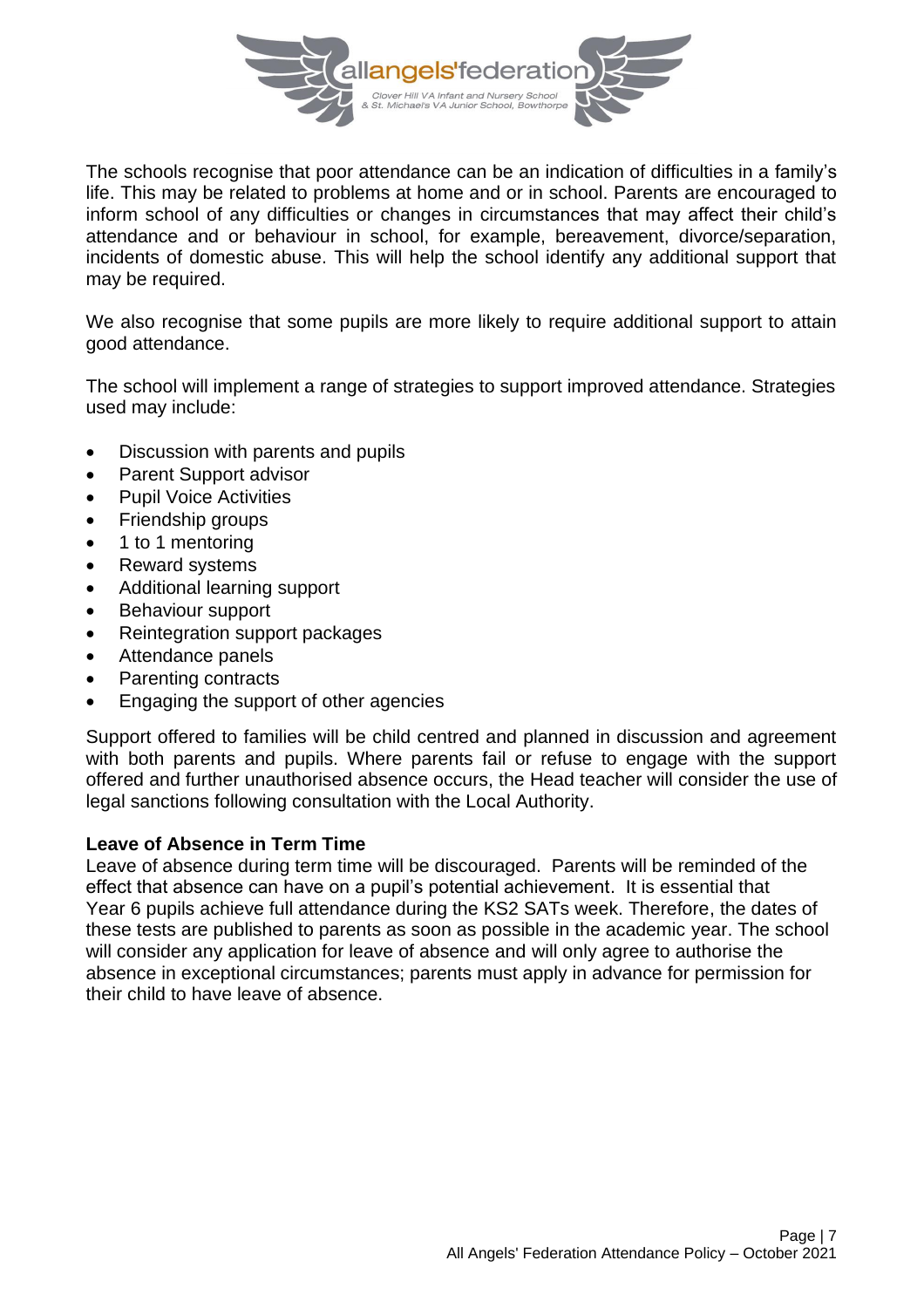

Holidays during term time will not be authorised. The school implements the Local Authority system where any pupil will meet the criteria for legal intervention through the issue of a Fixed Penalty Notice where they have:

- 1. 10 consecutive sessions<sup>1</sup> of unauthorised absence where some or all of the absence may be attributed to an unauthorised holiday in term-time (for absences from 1 September 2017); or
- 2. 15% unauthorised absence over a period of 6 school weeks for reasons other than unauthorised term time holiday.

If a Fixed Penalty Notice is issued it is a fine of £60 per parent per child which must be paid in one payment within 21 days. If a Notice is unpaid within 21 days, the fine will double to £120 per parent per child if paid within 28 days. If a fixed penalty notice fine is not paid in full within the timescale set out above, the Local Authority is required to start legal proceedings against the parent(s) in the local Magistrates' Court for the offence of failing to ensure their child has attended school regularly.

A leave of absence form is available on the school's website under School Info and Policies or can be collected from the school office.

### **Pupil Absence for the purposes of Religious Observance**

All Angels' Federation acknowledges the multi-faith nature of British society and recognises that, on some occasions; religious festivals may fall outside school holiday periods or weekends and is recognised as such by a relevant religious authority. Where this occurs, the school will consider either authorising the pupil absence or making special leave for religious observance. Parents are requested to give advance notice to the school.

#### **Traveller Absence**

- 1. The aim for the attendance of Traveller children, in common with all other children, is to attend school as regularly and as frequently as possible.
- 2. To protect Traveller parents from unreasonable prosecution for non-attendance, s. 86 of The Education Act 1944 states that a Traveller parent shall be entitled to be acquitted if his or her child accrues 200 attendances (i.e., 200 half days) during the period of twelve months ending with the date on which the proceedings were instituted, if the family are of no fixed abode.
- 3. However, it should be noted that this provision applies only when the family are engaged in a trade or business that requires them to travel and when the child is attending school as regularly as that trade permits. It does not mean that part-time education for Traveller children is legally acceptable, nor does it relieve parents of their duties to ensure that their children are receiving suitable education when not at school.
- 4. When trading or otherwise conducting their business in or around Norfolk, if a family can reasonably travel back to their Base School (see below) then the expectation is that their child will attend full-time.

<sup>&</sup>lt;sup>1</sup>Please note that the school day consists of 2 sessions.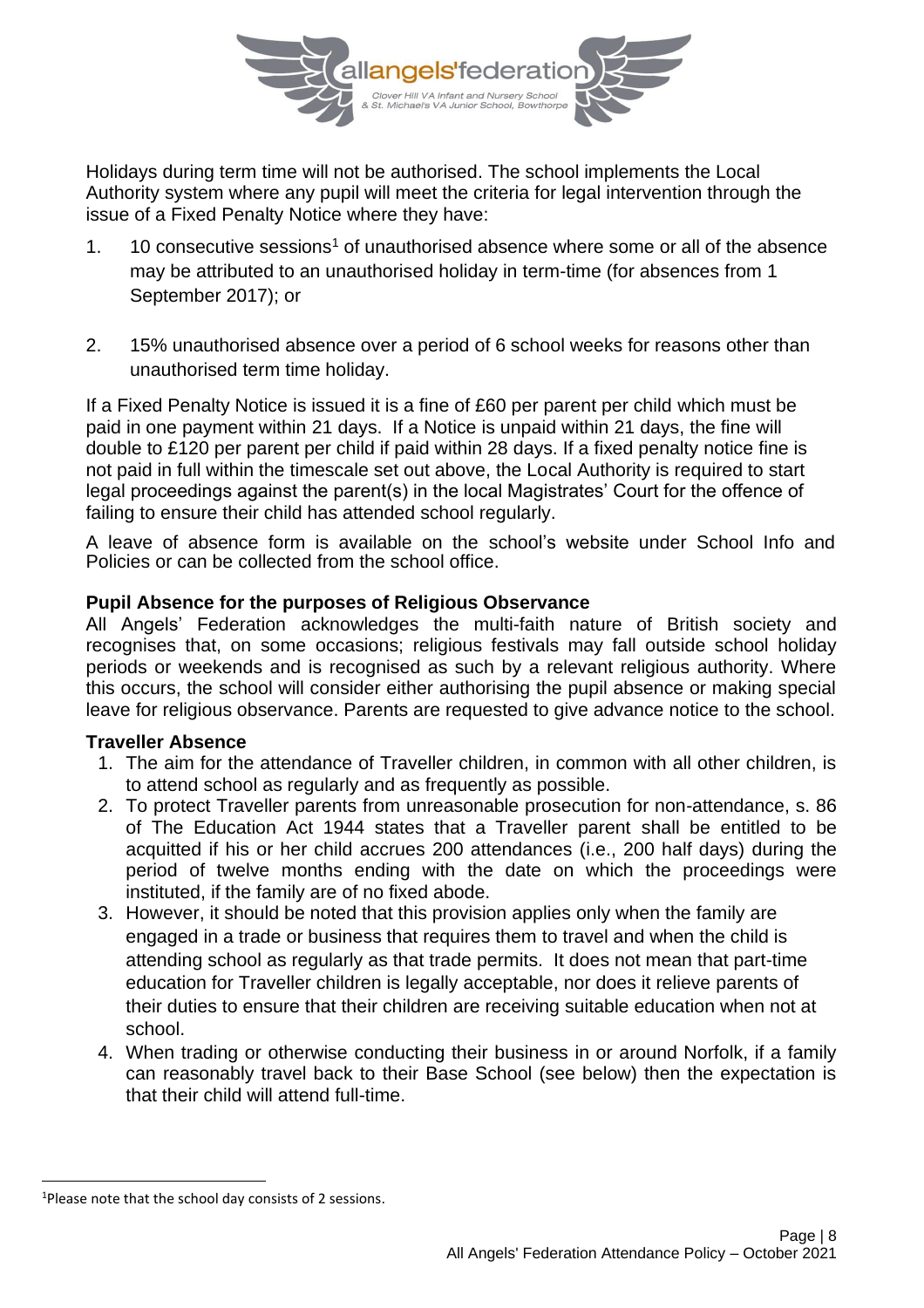

- 5. All Angels' Federation will be regarded as the base school if it is the school where the child normally attends when he or she is not travelling. However, the pupil must have attended either Clover Hill V.A. Infant & Nursery School or St. Michael's V.A. Junior School in the last 18 months. Traveller children can register at other schools temporarily while away from their base school; in such cases, the pupil's school place at either Clover Hill V.A. Infant & Nursery School or St. Michael's V.A. Junior School will be kept open for them whilst travelling. This is to protect them from unfairly losing their place at their school of usual attendance.
- 6. All Angels' Federation can only effectively operate as the child's base school if it is engaged in on-going dialogue with Traveller families. This means that parents must:
	- Advise the school of their forthcoming travelling patterns as soon as these are known and before they happen; and
	- Inform the school regarding proposed return dates
- 7. Traveller children will be recorded as attending an approved educational activity when:
	- The child is on roll and attending another visited school
	- Undertaking supervised educational activity under the jurisdiction of another Local Authority's Traveller Education Service
- 8. Where Traveller children are registered pupils at a school and are known to be present either at a site (official or otherwise) or in a house and are not attending school, the absence will be investigated in the same way as that for any pupil.

#### **Attendance Awards**

The schools will reward good attendance with certificates.

#### **The Registration System**

The school uses a computerised system for keeping the school attendance record using the standard DfE codes to record attendance information.

Registers by law must be kept for at least three years.

Computer registers must be printed out at least once a month and bound into annual volumes as well as preserved as electronic back-ups.

Computerised registers are taken at the start of every morning and afternoon session. Each class teacher inputs a present mark for all pupils in attendance, any pupil who is not in attendance is marked absent. The school's office staff check if the pupil is in school or not, and to ascertain that contact has been made with the parent/carer if absent and that the pupils' records are marked appropriately regarding the reason for non-attendance.

All changes and amendments to the electronic registers are time stamped and logged within the management information system and can be retrieved for review at a later date.

In the event of the electronic registers being unavailable, a backup process is used and it is the school's office staff responsibility to establish attendance or absence for each pupil on roll, together with absence reason. The office staff are responsible for making contact with parents/carers where no contact had been received, and recording the information gathered respectively as soon as the electronic system is online again. The office staff will liaise with the pastoral team when following up absence.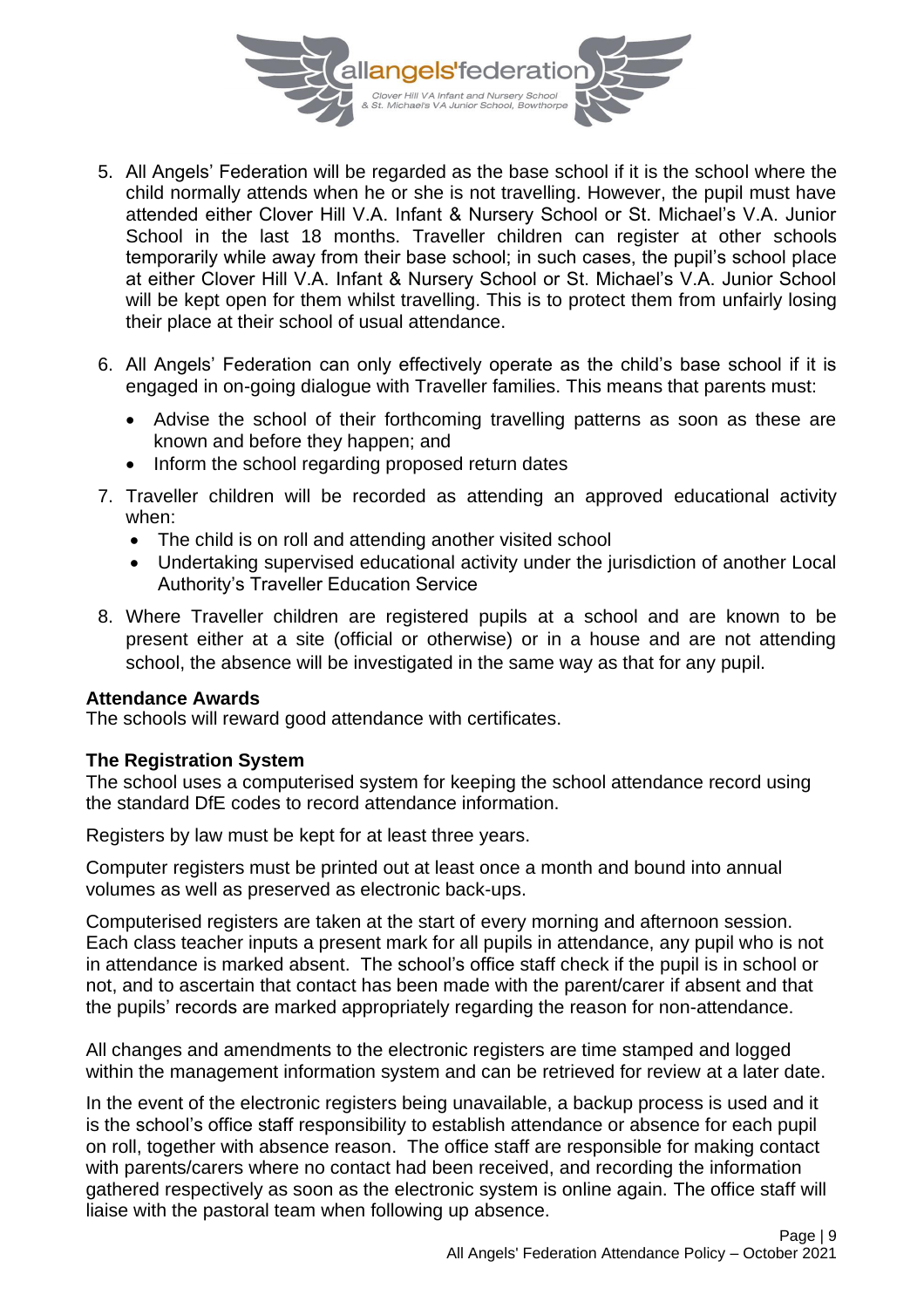

## **Register Security**

The computerised register can only be accessed through a password system known only to the authorised users.

### **Related Policies**

To underpin the values and ethos of our school and our intent to ensure that pupils at our school attend school regularly and reach their full potential the following policies are integral to this approach:

- safeguarding including child protection
- admissions
- anti-bullying
- exclusion
- special educational needs
- teaching and learning
- behaviour and rewards

Please see the schools' websites for relevant school policies that have been approved by the Governing Body.

### **Policy Consultation & Review**

This policy is available on our schools' websites and is available on request from either school office. We also inform parents about this policy when their children join our school and through our school newsletter.

We recognise the expertise our staff build by managing school attendance on a daily basis and we therefore invite staff to contribute to and shape this policy and associated safeguarding arrangements.

This policy will be reviewed in full by the Governing Body on an annual basis. This policy was last reviewed and agreed by the Governing Body in October 2021.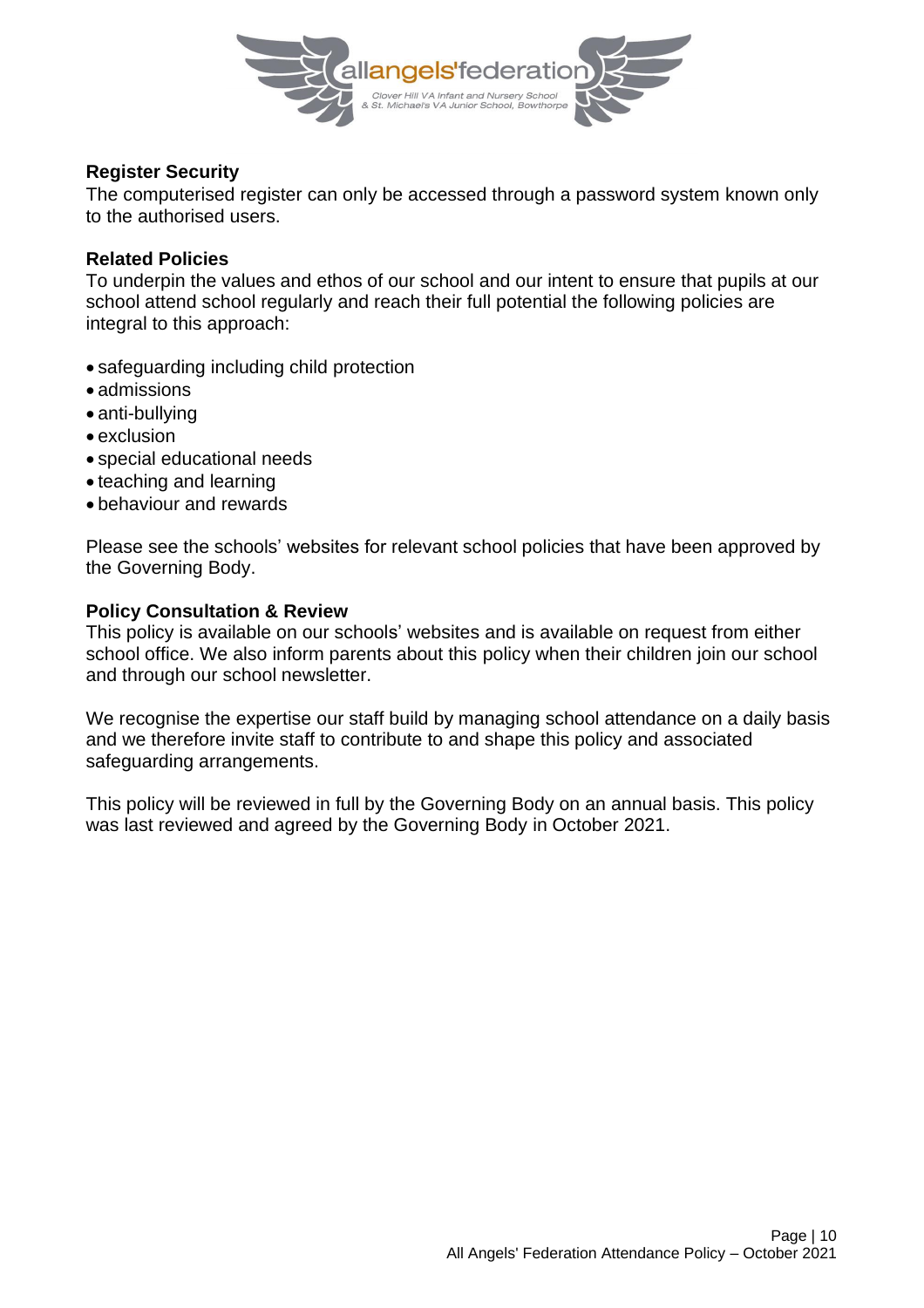

## **Appendix 1: The Law**

The Education Act 1996 Part 1, Section 7 states:

The parent of every child of compulsory school age shall cause him to receive efficient fulltime education suitable-

[a] To his age, ability and aptitude and

[b] To any special needs he may have

either by regular attendance at school or otherwise.

For educational purposes the term parent is used to include those that have parental responsibility and/or those that have the day-to-day care of the child.

The legislation that appertains to children who are of compulsory school age and are registered at school is contained within this Act.

Part V1 Section 444 contains the details of when an offence is committed if a child fails to attend school.

## **Register and Admission Roll Keeping.**

The legal requirements are found in: The Education [Pupil Registration] (England) Regulations 2006

### **Attendance Targets**

The legal requirements are found in: The Education [School Attendance Targets) (England) Regulations 2007

#### **Guidance documents on Attendance.**

The following DfE documents are sued to guide attendance recording.

Absence and Attendance codes (Guidance for Schools and Local Authorities)

Keeping Pupil Registers (Guidance on applying the Education Pupil Registration Regulations)

These and other guidance documents are available on the DfE website.

Under the Education Act 1996, the Local Authority has a statutory responsibility to ensure that parents secure education for children of compulsory school age and where necessary, use legal enforcement.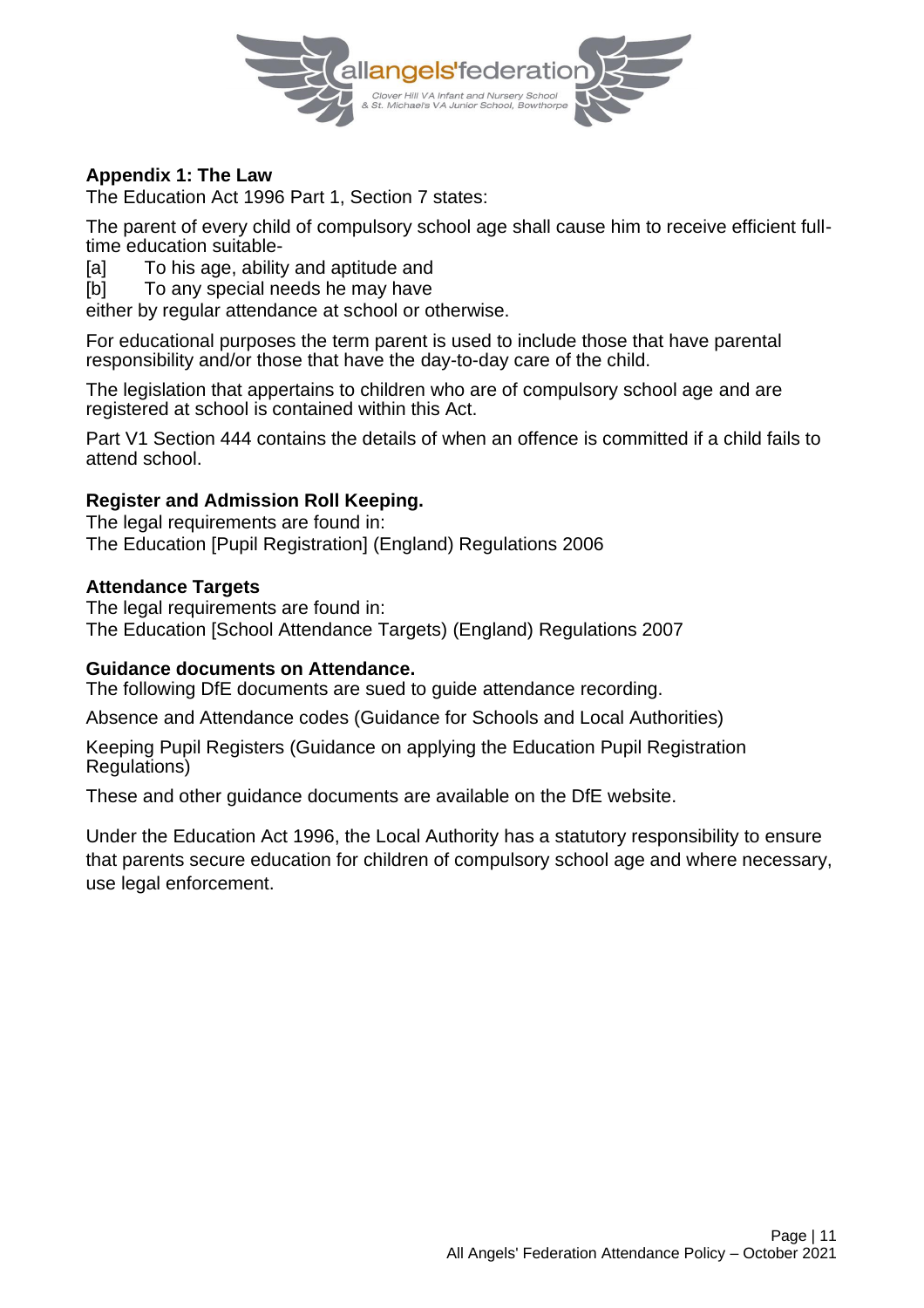

## **Appendix2: Definitions**

For the purpose of this policy, All Angels' Federation defines:

#### **"Absence"** as:

- Arrival at school after the register has closed
- Not attending school for any reason

### **Regular attendance** as:

• Attendance at every session the school is open to pupils unless their absence has been authorised

### An **"authorised absence"** as:

- An absence for sickness for which the school has granted leave
- Medical or dental appointments which unavoidably fall during school time, for which the school has granted leave
- Religious or cultural observances for which the school has granted leave
- An absence due to a family emergency or unavoidable cause

## An **"unauthorised absence"** as:

- Parents keeping children off school unnecessarily or without reason
- Truancy before or during the school day
- Absences which have never been properly explained
- Arrival at school after the register has closed
- Shopping, looking after other children or birthdays
- Day trips and holidays in term-time which have not been agreed
- Leaving school for no reason during the day

## **"Persistent absenteeism"** (PA) as:

• Missing 10% or more of schooling across the year for any reason

## **"Parent"** as

- Any natural parent, whether married or not
- Any parent who, although not a natural parent, has parental responsibility as defined in the Children Act (1989) for a child or young person
- Any person who, although not a natural parent, has care of a child or young person

## **Statutory Framework**

This policy has been devised in accordance with the following legislation and guidance:

- [School attendance,](https://www.gov.uk/government/uploads/system/uploads/attachment_data/file/564599/school_attendance.pdf) DfE (2016)
- [School attendance parental responsibility measures: statutory guidance,](https://www.gov.uk/government/uploads/system/uploads/attachment_data/file/581539/School_attendance_parental_responsibility_measures_statutory_guidance.pdf) DfE (revised March 2017)
- [Norfolk County Council Children Missing Education Practice & Procedures](file://///stmserv/public/OneDrive%20-%20Norfolk%20County%20Council/Downloads/NCC176666%20(7).pdf)
- ['Keeping Children Safe in Education',](https://www.gov.uk/government/publications/keeping-children-safe-in-education--2) DfE (2021)